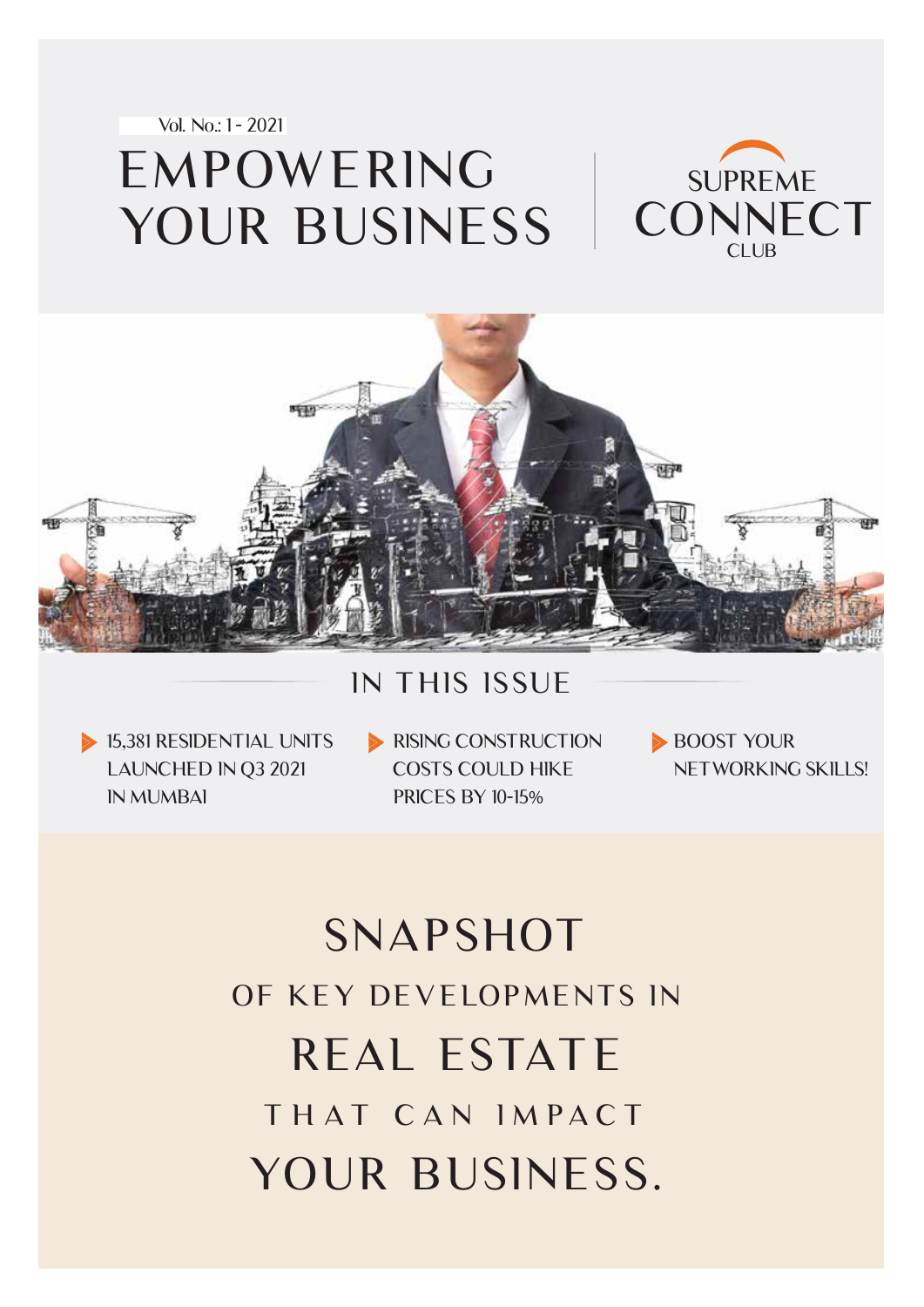# 15,381 RESIDENTIAL UNITS LAUNCHED IN Q3 2021 IN MUMBAI 1.



- Mumbai's residential sector saw 15,381 units being launched in Q3, an increase of 37.8%, says Cushman and Wakefield's Residential Q3 2021 report.
- Average carpet area increased by 10-15% in 2021 compared to 2020.
- At 74%, mid-segment projects across sub-markets witnessed maximum share in new launches.

[Click to Read more](https://www.cushmanwakefield.com/en/india/insights/mumbai-marketbeat)

## HOUSING SALES REBOUND; PUNE LEADS 2.

- Housing sales jumped nearly 46% Q-o-Q to 50,000 units in Q3 2021, according to CBRE South Asia's India Market Monitor - Q3 2021.
- Pune led housing sales with 33%, followed by Mumbai (23%), Bangalore (17%) and Hyderabad (13%).
- Q3 new project launches jumped by nearly 37% Q-o-Q to reach 48,950 units

[Click to Read more](https://www.constructionweekonline.in/business/20714-strong-recovery-witnessed-across-real-estate-in-q3-2021-residential-at-the-forefront-of-revival)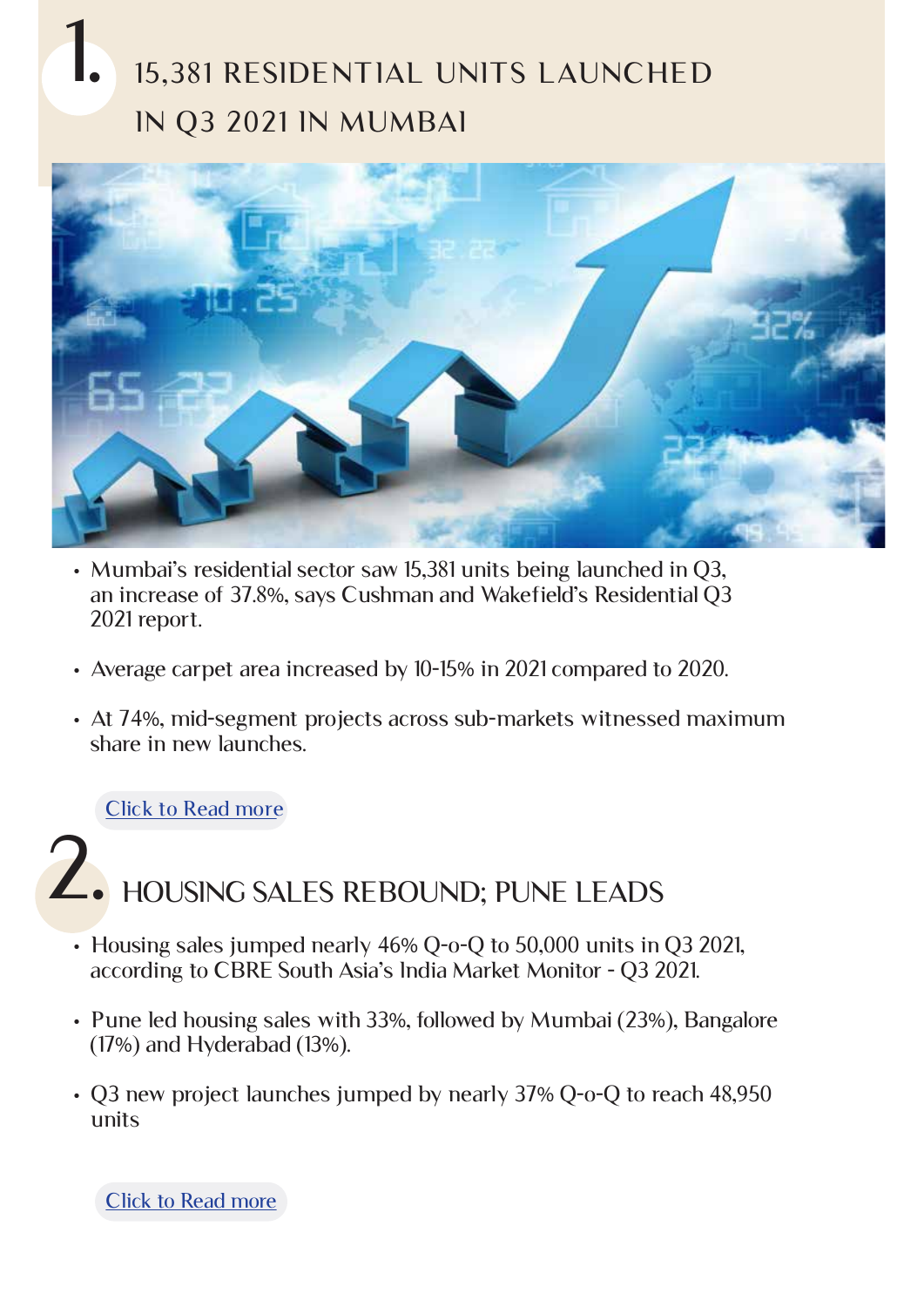# 3. 1441 HOMES REGISTERED IN NOVEMBER FIRST WEEK

- 1,441 residential units were registered in the first week of November in Mumbai Municipal Region on strong demand during Diwali, says Knight Frank India.
- The city recorded the10-year best property sale registrations of 8,576 units in October.
- Knight Frank also said that at the ongoing registration rate, November is likely to mark a cumulative one lakh units for 2021.



#### [Click to Read more](https://realty.economictimes.indiatimes.com/news/residential/over-1400-homes-registered-in-mumbai-during-first-week-of-november/87609336)

### RISING CONSTRUCTION COSTS COULD RAISE PRICES BY 10-15% 4.

- Unchecked rise of raw material cost would impact property prices by 10 – 15%, says CREDAI.
- Prices of steel, certain metals, ready mix concrete, transportation and labour costs have increased substantially.
- RERA does not allow escalation of selling price even if construction costs go up, and CREDAI has suggested that such a clause be permitted in the buyer-seller agreement.

[Click to Read more](https://realty.economictimes.indiatimes.com/news/industry/property-prices-may-go-up-by-10-15-due-to-sharp-rise-in-raw-materials-cost-credai/87750685)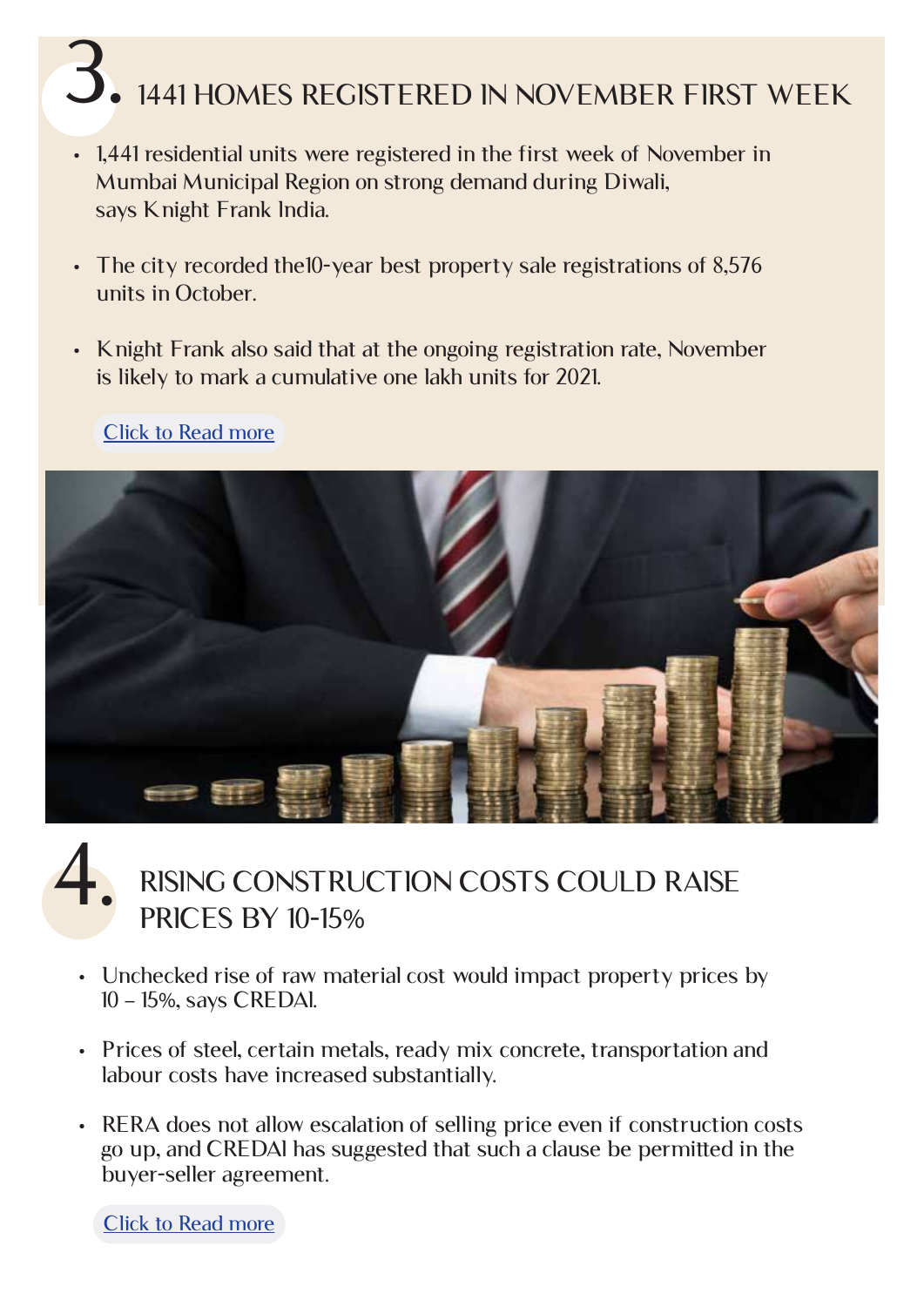### BOOST YOUR NETWORKING SKILLS! 5.



- Do you want to network better for your business? Then attend Vaibhav Sisinty's five-day LinkedIn workshop starting November 28 (9 p.m. onwards).
- The course promises to help you find potential clients, create engaging LinkedIn content, and much more.

[Click to Read more](https://growthschool.io/workshop/linkedin-5-day-workshop/)